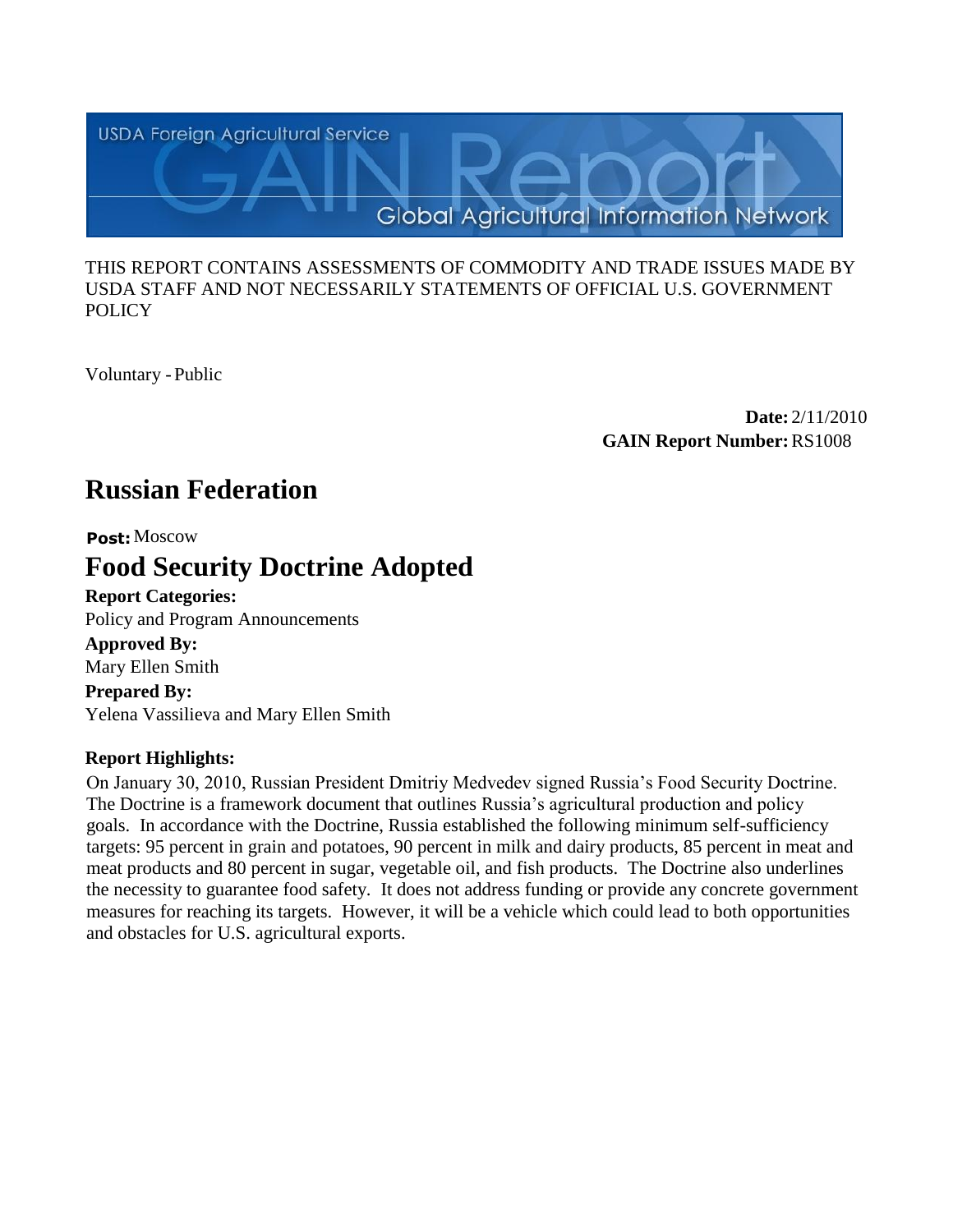### **General Information:**

On January 30, 2010, Russian President Dmitriy Medvedev signed a Decree "On Approval of Food Security Doctrine of the Russian Federation". The text of the Decree and the text of the Food Security Doctrine of the Russian Federation are available on the site <http://graph.document.kremlin.ru/doc.asp?ID=57030>

The Russian Ministry of Agriculture created the first draft of a National Food Security policy at the end of 1990's. This draft was not supported by other major economic ministries and at the last stage of its adoption in the Duma the act was vetoed by President Yeltsin. The reason for the veto was Russia's inability to provide the necessary budget support for the development of domestic agriculture and food production. Beginning in 2000, domestic agricultural production began recovering, and in 2006 Russia adopted the Federal Law on the Development of Agriculture which provided the legal basis for agricultural programs and production (see GAIN report RS7005). In 2008 the Ministry of Agriculture re-initiated the idea of national food security, this time in the form of the National Food Security Doctrine (see GAIN report RS8089). The draft of the Doctrine included several target indices for achieving the country's food security, including per capita agricultural food production, consumption, share of imports in domestic consumption, and indicative prices for some major agricultural products. The draft envisioned that the Agricultural Ministry would be the main body to implement the Doctrine's targets. It took more than a year to coordinate the text of this draft with other ministries and to agree upon the final text of the Doctrine. The drafters of the Doctrine and some politicians, including Duma deputies consider that the Doctrine is only the first step towards the development and adoption of the Federal Law on the National Food Security.

## **Major Components of the Doctrine**

The Food Security<sup>1</sup> Doctrine is a framework that outlines Russia's objectives and goals for ensuring domestic food security. It is "the basis for development of regulative legal acts in the area of food security, modernization of agri-industrial and fishery complexes" (Article 4).

The Doctrine stipulates the terms of food independence and food security. Food independence means sustainable domestic production, while food security refers the physical and economic availability of safe foodstuffs for every citizen.

The Doctrine establishes the following minimum production targets as the share of domestic production in the total supply of commodities:

- $grain 95$  percent'
- $\bullet$  sugar 80 percent,

 $\overline{a}$ 

- vegetable oil  $-80$  percent,
- $\bullet$  meat and meat products (on meat basis) 85 percent,
- $\bullet$  milk and dairy products (on milk basis) 90 percent,
- fish products 80 percent,  $\bullet$

 $1$  The title of the Doctrine in Russian means that it covers both food security and food safety issues, as the Russian word "bezopasnost'" means both. In the translated text the interpreter used word "safety', when it was clear from the Russian text that the issue is quality and safety of food products, while in all other cases the world "security" was used.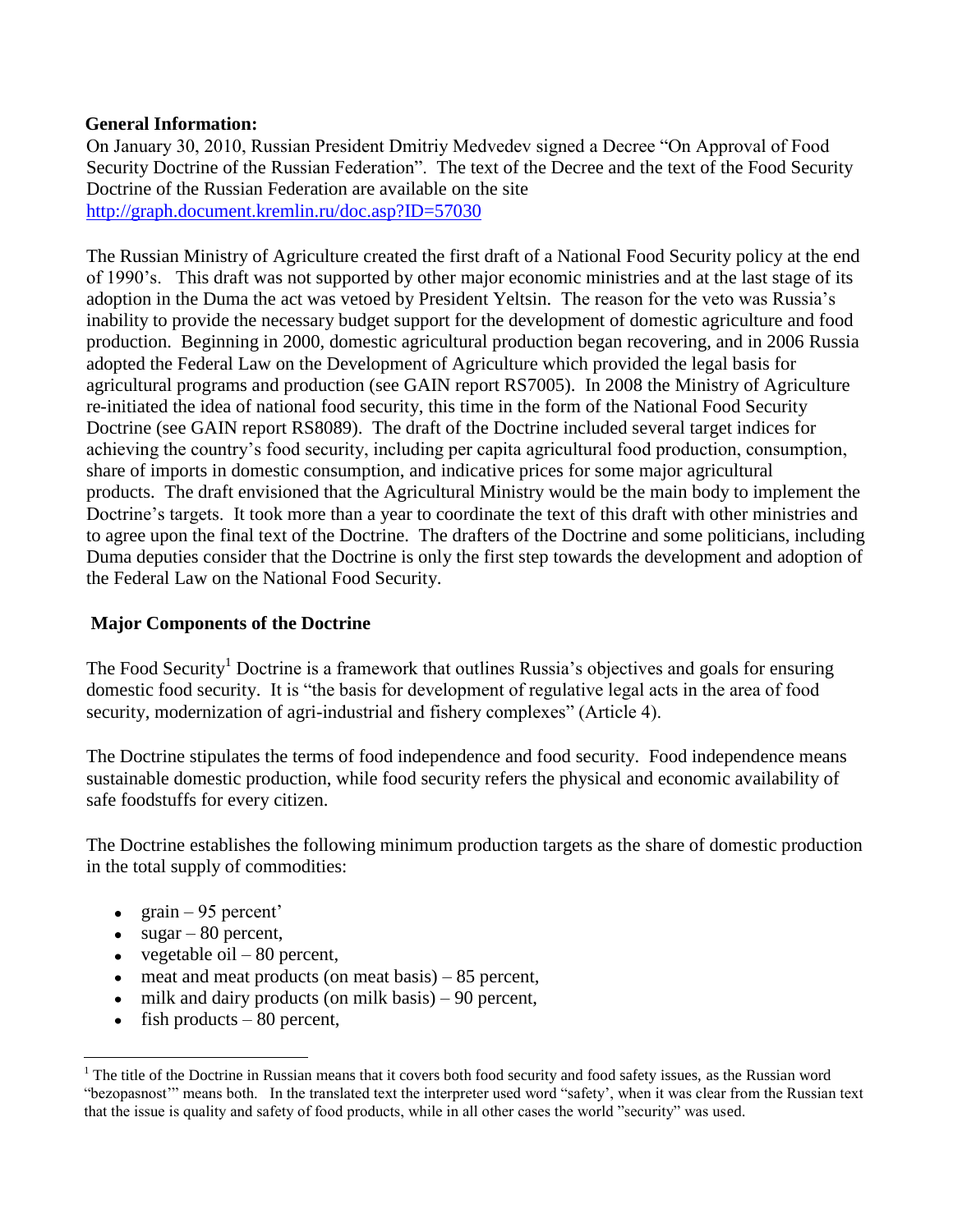- potatoes  $-95$  percent,
- $\bullet$  edible salt 85 percent

The Doctrine does not determine the time frame or means for achieving these targets. The only time reference in the Doctrine is in Article 1, which ties the Doctrine to the National Security Strategy of the Russian Federation through 2020.

The Doctrine lists measures aimed at poverty alleviation, improvement of domestic market infrastructure, building of the national material reserves, and enforcing Russian food safety laws. Concerning food safety issues, the Doctrine specifically highlights products derived from genetically modified sources and the need to control these products (Articles 12, 18).

In the reference to foreign trade (Articles 15 and 16) it notes that policy should be developed which is consistent with food security criteria. Specifically it states that it may be necessary to revise tariff measures to "rationalize the ratio" of imports and exports. It also justifies corrective action to when foreign governments dump or use export subsidies to access the Russian market. However it also cautions that when implementing sanitary, veterinary and phytosanitary controls, international standards need to be taken into consideration.

The Doctrine ends with the stipulation that "implementation of the Doctrine's provisions will allow to ensure food security as the essential component of the national security, predict and prevent emerging threats and risks to the country's economy, improve its stability, create conditions for dynamic development of agri-industrial and fishery complexes and improvement of the population's welfare" (Article 26).

However, The Food Security Doctrine does not specify who, when and how to finance and implement the provisions and measures.

## **Comments:**

The legal status of the Doctrine does not give it legislative power. It may only be considered as agreed upon goals for agricultural production and policy. In contrast to previous drafts of the Food Security Doctrine, the version signed by the President fails to specify any concrete governmental measures for reaching its targets. Previous versions toted protectionism, subsidization and market management reminiscent of soviet style agriculture. The final version of the Doctrine has been considerably watered down and blatant references to protection have been removed. In this respect the Doctrine does not impose any additional incentives or deterrents for international trade. However, the Doctrine provides a political blessing and cover for the introduction of future legislation that might restrict trade through tariffs, quotas, and sanitary and phytosanitary measures. If the Russian government chooses to implement the Doctrine in the spirit it was originally drafted, it could result in challenging times for U.S. exporters. Mass media is already reporting the Minister of Agriculture's rhetoric regarding selfsufficiency in poultry by 2012. As Russia moves toward the Doctrines' goals and bolsters its domestic agricultural production, it may attempt to close the door on traditional U.S. exports, but in the process it will create new opportunities for agricultural inputs such as feeds, seeds and genetics.

## **Presidential Decree and the Text of the Food Security Doctrine**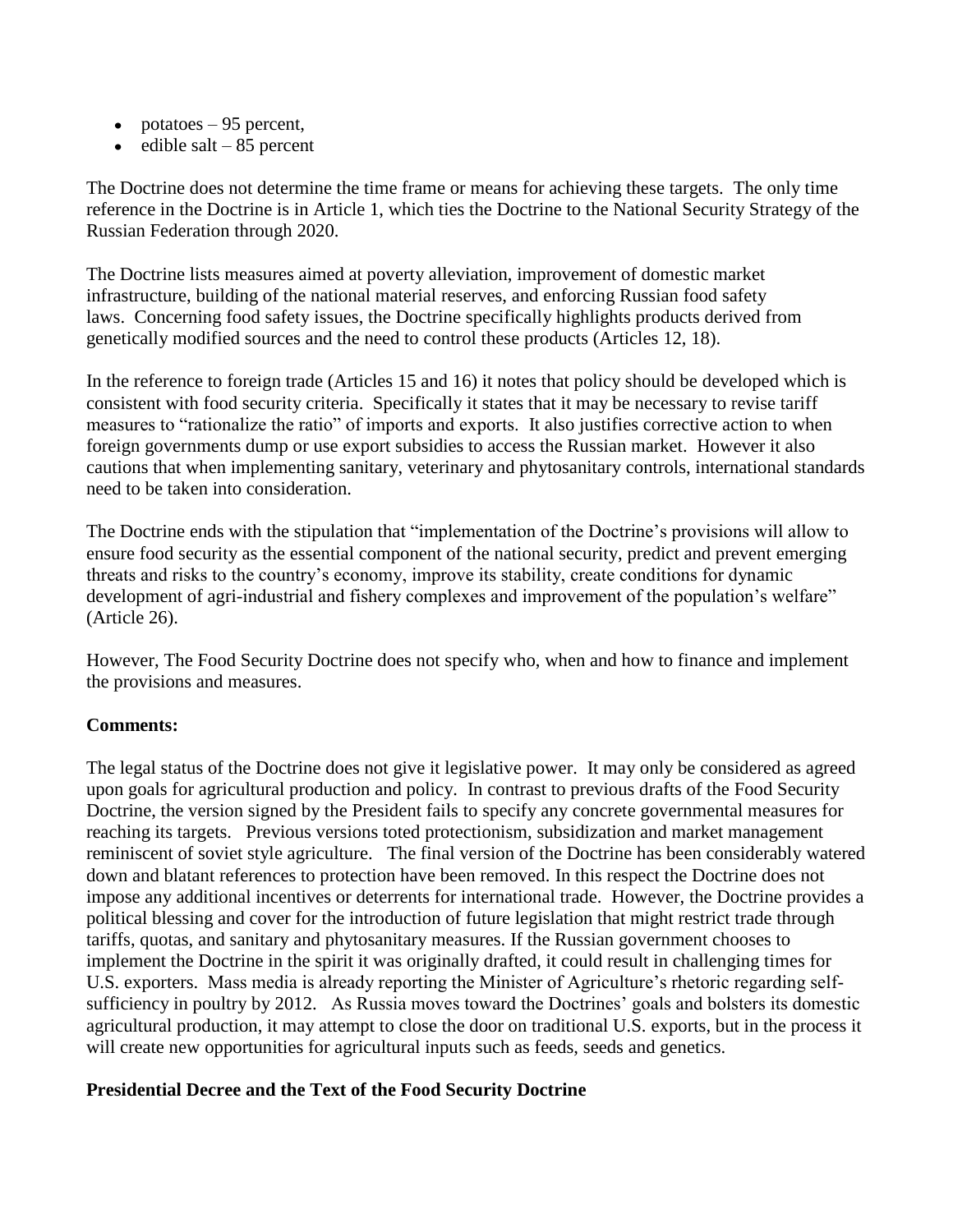#### BEGIN TRANSLATION

## **Decree of the President of the Russian Federation "On Approval of the Food Security Doctrine of the Russian Federation"**

In order to implement the national economic policy in the area of ensuring food security of the Russian Federation aimed at securing reliable food supply to the country's population, development of domestic agri-industrial and fishery complexes, dynamic response to internal and external threats to the food market stability, and effective participation in the international cooperation in the area of food security, I resolve:

- To approve the attached Food Security Doctrine of the Russian Federation.
- For the Government of the Russian Federation:

to develop and approve the plan of actions for implementing the provisions of the Food Security Doctrine of the Russian Federation;

to make sure that the President of the Russian Federation receives annual reports containing the analysis, assessment and forecast of the food security of the Russian Federation.

- The federal authorities and state government bodies of the constituent entities of the Russian  $\bullet$ Federation must be guided by provisions of the Food Security Doctrine of the Russian Federation in practical work and when drafting regulative legal acts related to ensuring the food security of the Russian Federation.
- The present Decree comes to force from the day of its signing.  $\bullet$

President of the Russian Federation **D.** Medvedev Moscow, Kremlin January 30, 2010 No. 120

## **Food Security Doctrine of the Russian Federation**

I. General Provisions.

1. The present Doctrine represents the aggregated official views of the objectives, goals and main directions of the government economic policy in the area of ensuring food security of the Russian Federation.

The present Doctrine follows up on the provisions of the National Security Strategy of the Russian Federation until 2020 approved by the Decree of the President of the Russian Federation from May 12, 2009 No. 537 concerning food security of the Russian Federation, and takes into consideration the norms of the Maritime Doctrine of the Russian Federation until 2020 approved by the President of the Russian Federation on July 27, 2001, and other regulatory legal acts of the Russian Federation in this area.

2. Food security of the Russian Federation (hereinafter – Food Security) is one of the key areas of ensuring the country's national security in the medium term, the factor that contributes to maintaining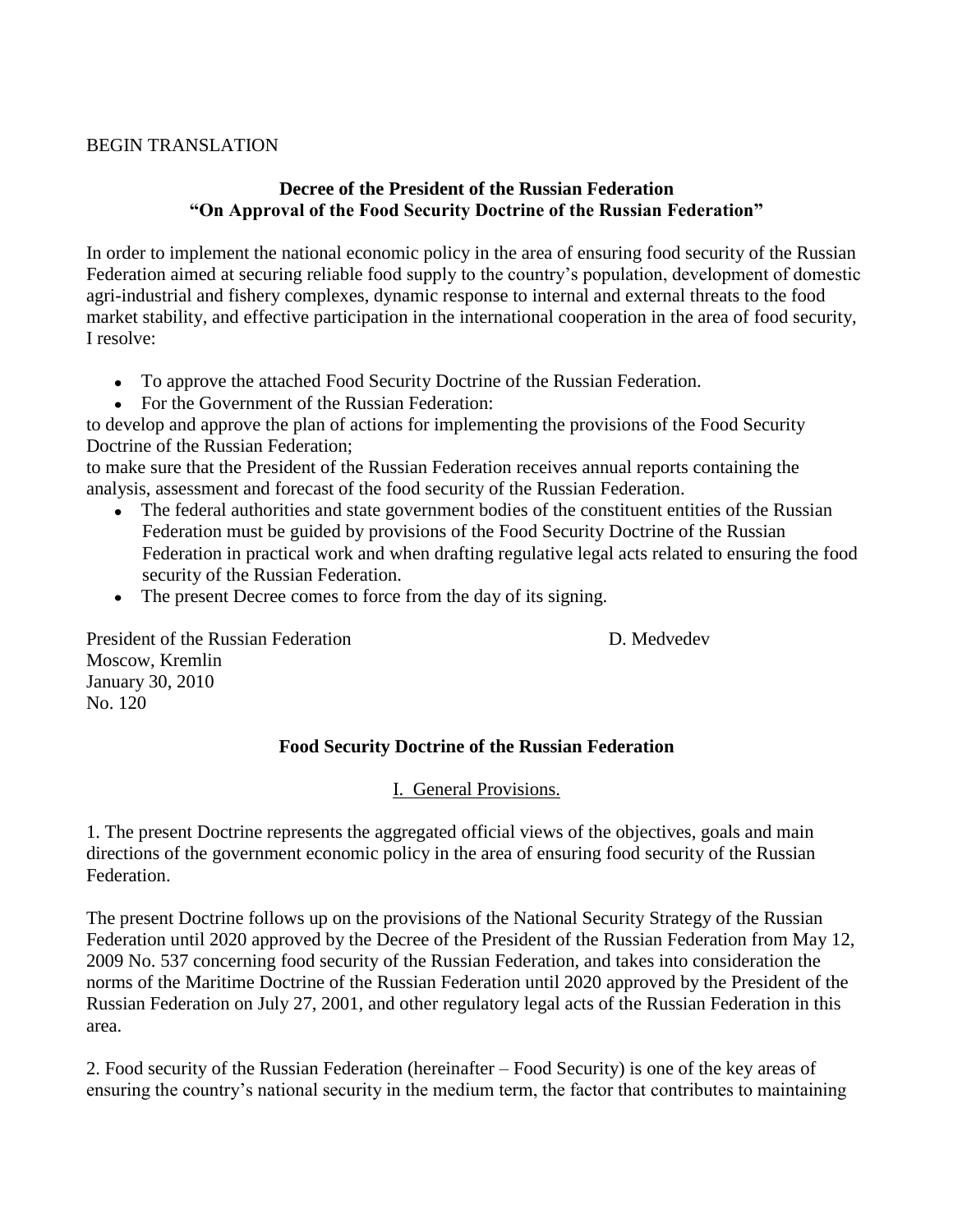its statehood, sovereignty, the essential component of its demographic policy, the necessary condition for implementing the national priority, i.e. the improvement of the Russian citizens' life quality through ensuring high sustenance standards.

In accordance with the provisions of the National Security Strategy of the Russian Federation until 2020, the state's national interests in the long term include but are not limited to the recovery of competitiveness of the national economy, and transformation of the Russian Federation into the world power, which activities are focused at maintaining strategic stability and mutually beneficial partnerships in the multi-polar world environment.

Strategic goal of food security is to supply the country's population with safe farm products, fish and other aquatic bioresources (hereinafter – fish products), and food. Stability of domestic production, as well as availability of necessary reserves and stocks is the guarantee that the goal is achieved.

3. The key objectives of ensuring food security regardless of change in external and internal conditions are:

- timely forecasting, detection and prevention of internal and external threats to food security, minimization of their negative consequences due to constant readiness of the food supply system, creation of strategic food stocks;

- sustainable development of domestic production of food and raw material sufficient to provide for the country's food independence;

- achieving and maintaining physical and economic availability of safe foodstuffs for each citizen in quantities and assortments that comply with the established balanced food consumption rates required to support active and healthy lifestyle;

- ensuring foodstuffs safety.

4. The Doctrine is the basis for development of regulative legal acts in the area of food security, modernization of the agri-industrial and fishery complexes.

The Doctrine takes into consideration the recommendations of the United Nations Food and Agriculture Organization concerning the marginal propensity of imports and food stocks, as well as it defines the basic concepts used in the area of food security.

5. Food independence of the Russian Federation is sustainable domestic production of foodstuffs in quantities no less than the established thresholds of their share in relevant domestic commodities.

Food security of the Russian Federation is the state of the country's economy that ensures food independence of the Russian Federation, physical and economic availability of foodstuffs to every citizen that meet the requirements of the laws of the Russian Federation on technical regulation, in quantities no less that the balanced food consumption rates required to support active and healthy lifestyle.

Food security index is a quantitative or qualitative characteristic of the food security status that allows to evaluate the level of its successful implementation on the basis of the approved criteria.

Food security criterion is a quantitative or qualitative threshold characteristic value that is used to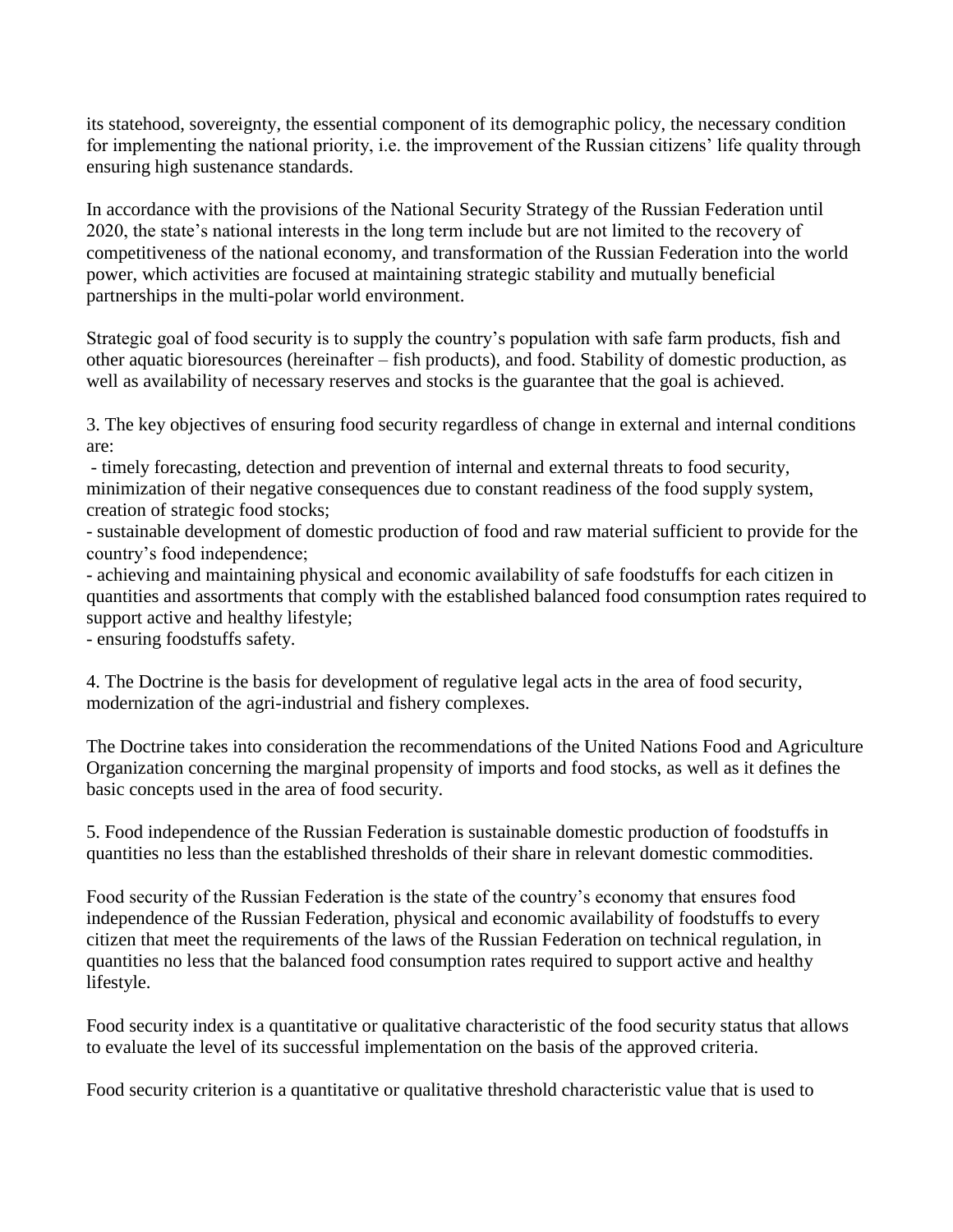evaluate the food security assurance level.

Balanced food consumption rates is a diet represented as a set of products including foodstuffs in quantities and combinations that meet the modern scientific principles of the optimum nutrition taking into consideration the existing nutritional structure and traditions of the popular majority.

Economic food availability is a possibility to purchase foodstuffs at prevailing prices in quantities and assortments no less than the established balanced consumption rates supported by the appropriate income level.

Physical food availability is the level of commodity distribution infrastructure development when population in every locality of the country can purchase foodstuffs or catering can be arranged in quantities and assortments no less than the established balanced food consumption rates.

6. Based on requirements of food independence, the main sources of foodstuffs are products of farming, forestry, fish and hunting industries, and also food processing industry. Farming, fish and food processing industries are the determining factors in ensuring food security.

Strengthening and development of cooperation with international and regional organizations, establishing mechanisms of inter-governmental dialogues and development of relations with the leading states of all of the world regions on food security issues in accordance with the Foreign Policy Concept of the Russian Federation meet the foreign policy and economic interests of the country.

Accession to the World Trade Organization on conditions that meet the national interests of the Russian Federation will also contribute to strengthening of the country's food security.

## II. The Russian Federation Food Security Indexes and Their Evaluation Criteria

7. The following system of indexes is used to evaluate the level of food security:

a) at the consumption end:

- available resources of peoples' households by groups of population;
- availability of trading and catering grounds per 1,000 people;
- food consumption per capita;
- volumes of targeted aid to the community;
- daily diet calorific value;
- amount of proteins, fats, carbohydrates, vitamins, macro- and microelements consumed by person per day;
- consumer price index for foodstuffs;

b) in the area of production and national competitiveness:

- production volumes of farm and fish products, raw material and food;

- import of farm and fish products, raw material and food;

- budget support to producers of farm and fish products, raw material and food calculated per one ruble of products sold;

- efficiency of land resources used in agriculture;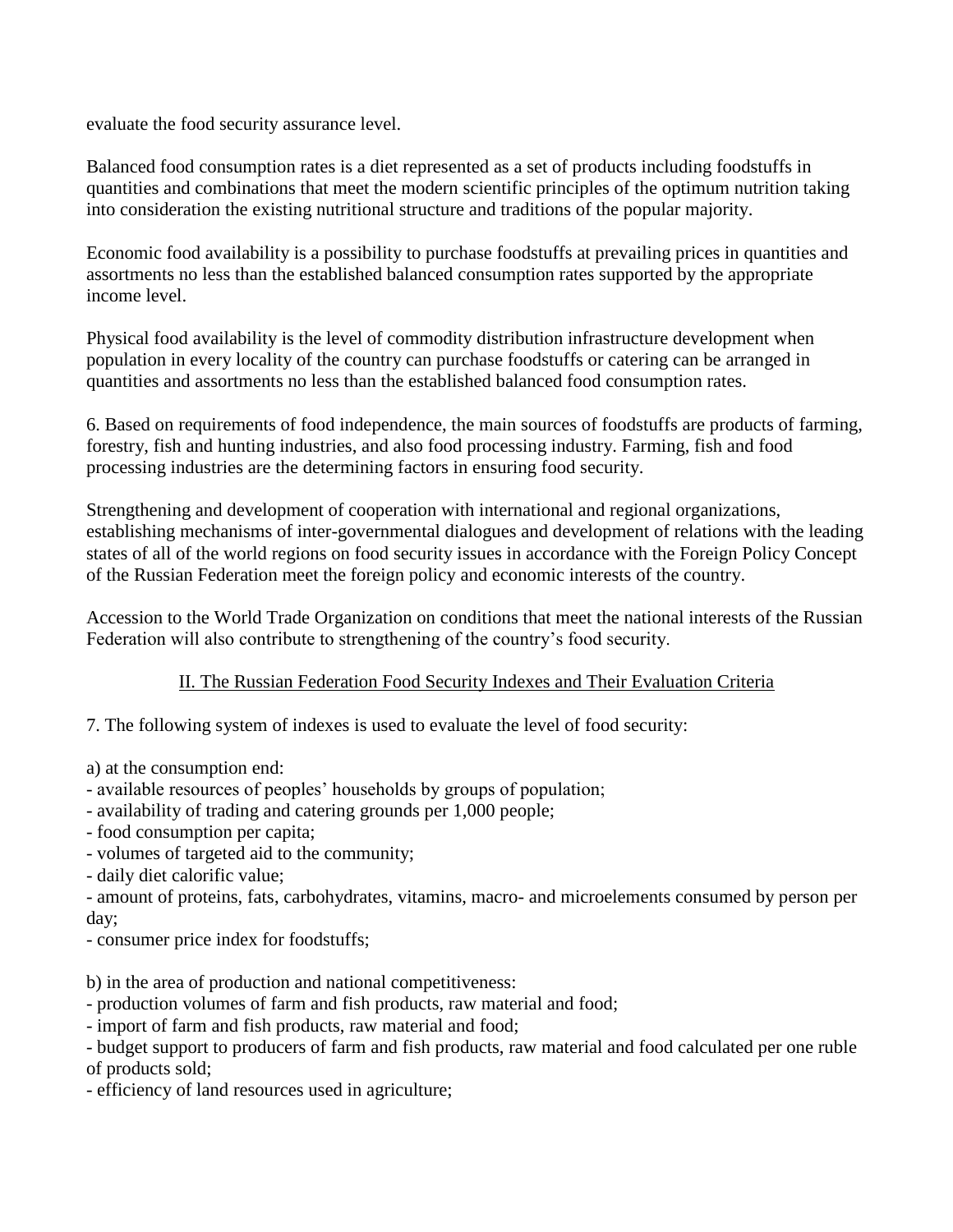- foodstuffs sales volumes by trade and catering organizations;

c) in the area of management:

- food volumes in the state material reserve formed in accordance with the regulative legal acts of the Russian Federation;

- stocks of farm and fish products, raw material and food.

8. A criterion to evaluate the level of food security is the share of domestic farm, fish products and food in total commodity resources (including carry-over stocks) of the domestic market of relevant products. These shares have threshold values with regards to:

- grain – no less than 95 percent;

- sugar – no less than 80 percent;

- vegetable oil no less than 80 percent;
- meat and meat products (on meat basis) no less than 85 percent;
- milk and dairy products (on milk basis) no less than 90 percent;
- fish products no less than 80 percent;
- potatoes no less than 95 percent;

- edible salt – no less than 85 percent.

#### III. Risks and Threats Related to Ensuring Food Security of the Russian Federation

9. Ensuring food security is associated with risks that can weaken it significantly. The greatest risks fall under the following categories:

- macroeconomic risks driven by the decrease of investment attractiveness of domestic real sector of the economy and competitiveness of domestic products, as well as dependence of the major sectors of the economy on the foreign trade environment;

- technological risks caused by lagging behind the developed countries where it concerns the level of technological development of the domestic production facilities, differences in requirements to safety of foodstuffs and systems of control over their compliance;

- agro-ecological risks driven by unfavorable climate changes, as well as consequences of natural and technogenic emergencies;

- foreign trade risks caused by market fluctuations and the use of measures of government support in foreign countries.

10. Existence of the mentioned risks creates food security threats that can result in non-compliance with the food security criterion threshold values. The country's economic development stability calls for implementation of state regulation actions in order to overcome:

- low level of effective consumer demand for foodstuffs;

- insufficient level of domestic market infrastructure development;

- price disproportions at farm, fish, raw material and food markets on the one hand and markets of material and technical resources on the other hand;

- insufficient level of innovational and investment activities in the area of farm, fish, raw material and food production;

- decrease in the national genetic animal and plant resources;

- shortage of qualified personnel;
- differences in standards of living of urban and rural population;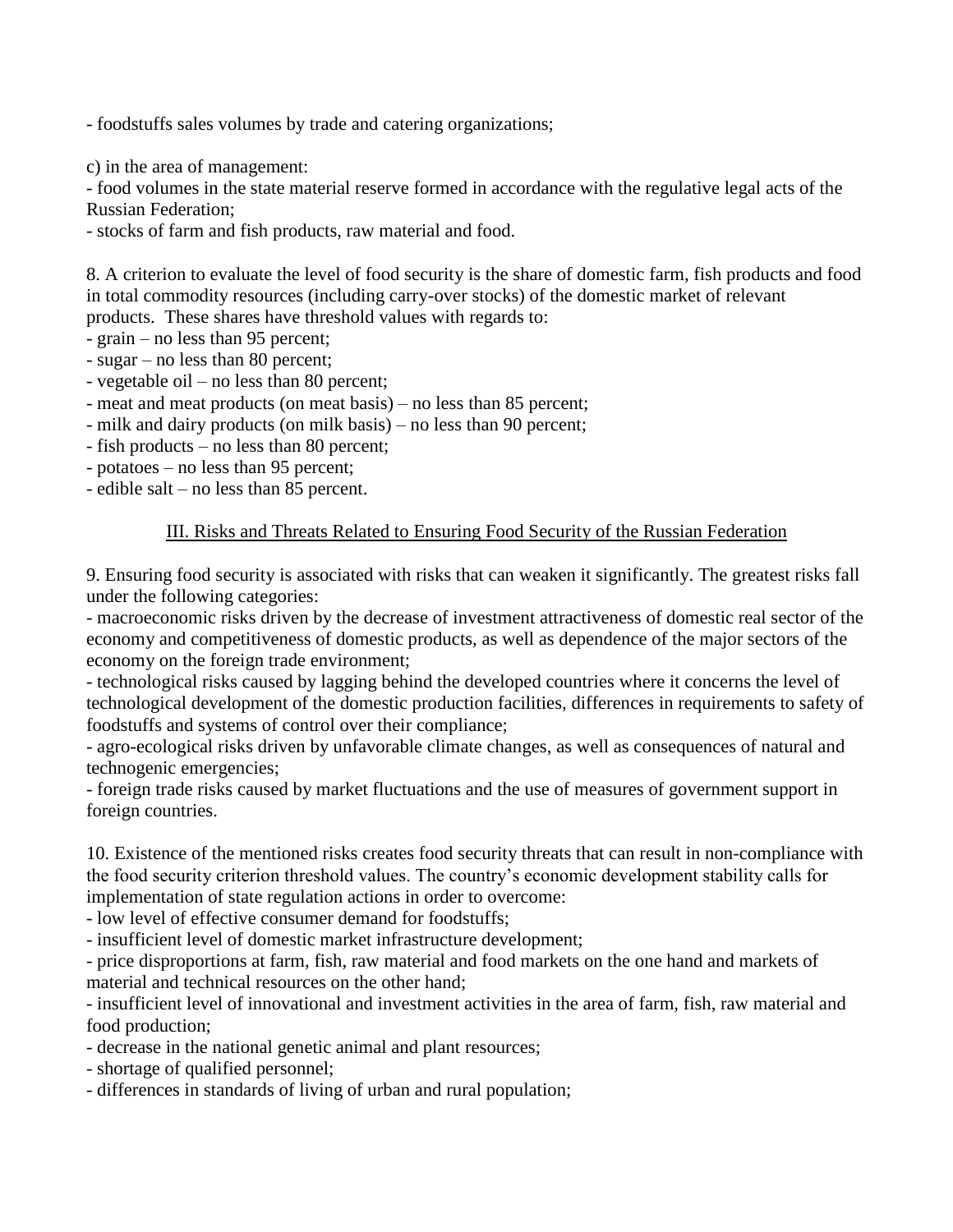- artificial competitive advantages of foreign products created on account of various measures of state support rendered to production of foodstuffs in foreign countries.

## IV. Main Directions of the National Economic Policy in the Area of Ensuring Food Security of the Russian Federation

11. With due consideration of risks and threats to food security, the national economic policy where it comes to ensuring food security, with the national agrarian and maritime policy being its component, must be implemented in the following main directions.

With respect to improvement of economic availability of foodstuffs to all groups of population, special attention must be paid to implementation of measures aimed at poverty alleviation, priority support to the poorest layers of the population short of sufficient funds to afford healthy diets, as well as arrangements for healthy feeding of pregnant and nursing women, infants, pre-school and school children, health feeding in social welfare institutions (hereinafter – social nutrition).

As it pertains to physical availability of foodstuffs, it will be a matter of developing inter-regional integration in the field of food markets and food supply, a better use of mechanisms of support to the regions located in areas where foodstuffs are not being produced in sufficient quantities or those that happen to find themselves in emergency situations. It will be necessary to improve the transportation accessibility in the remote regions to provide for the secured and evenly timed food distribution to the population, to create conditions so that the number of retail infrastructure and catering facilities of various types is increased.

As far as it relates to building the national material reserve, it is necessary to establish the inventory of relevant tangible assets and their accrual rates.

12. To ensure that foodstuffs are safe, it is required to enforce the compliance of farm, fish products and food including imported products and food with the requirements of the laws of the Russian Federation at every stage of their production, storage, transportation, processing and marketing. It is required to eliminate the uncontrolled distribution of foodstuffs received from genetically modified plants with the use of genetically modified microorganisms and microorganisms that have genetically modified analogues.

Efforts aimed at harmonization with the international food safety standards on the basis of fundamental research in the area of nutrition science will be continued.

It is necessary to improve the system of food safety controls including development of the advanced technical and procedural framework.

13. As it pertains to production of farm and fish products, raw material and food, an emphasis must be made in the following areas:

- improvement of land fertility and productivity, expansion of crop acreage at the expense of idle arable land, rehabilitation and construction of land reclamation systems;

- accelerated development of livestock industry;

- expansion and better use of the potential of aquatic biological resources and new technologies of their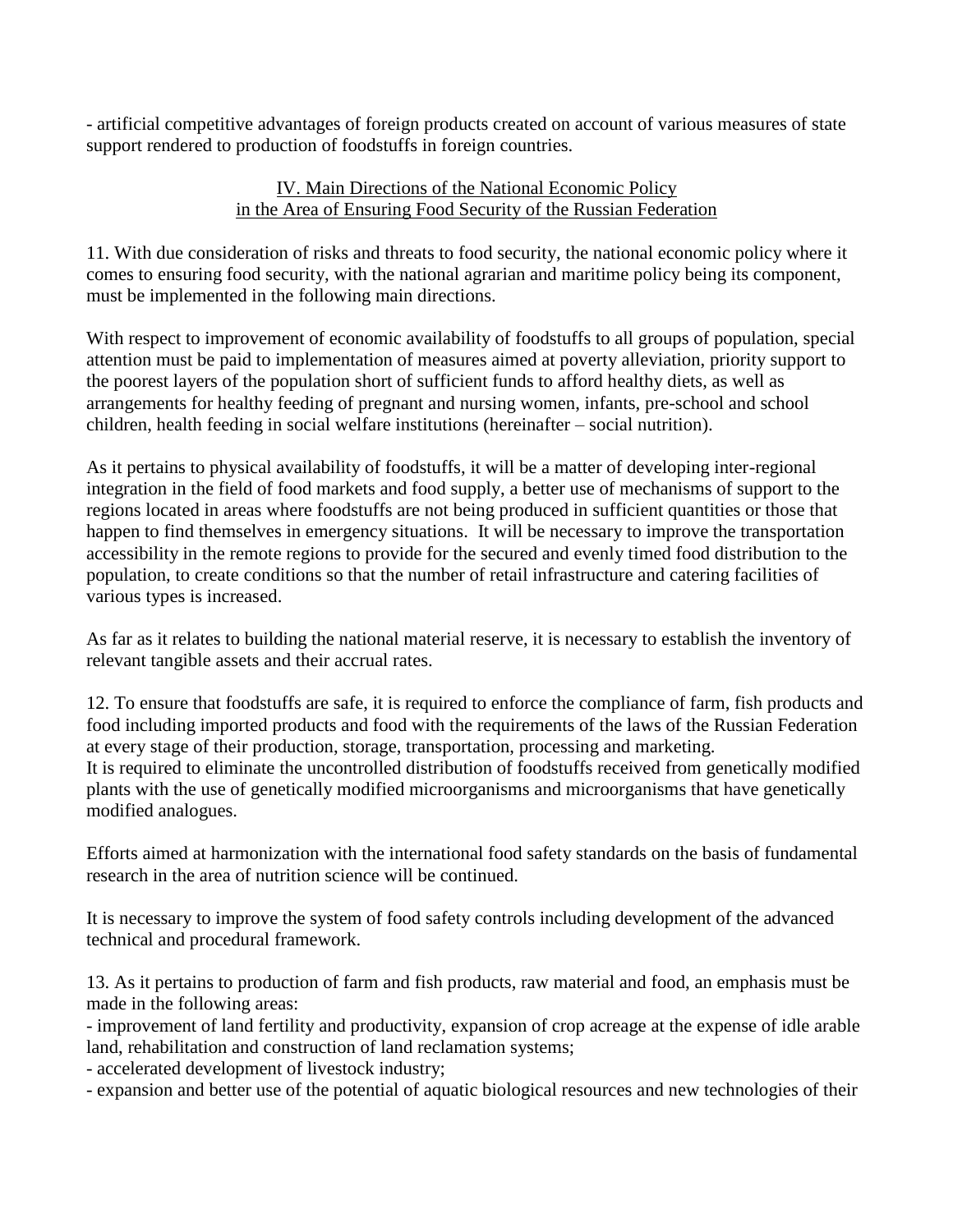industrial farming;

- development of new technologies for deep and complex processing of food raw material, and farm and fish produce storage and transportation techniques;

- development of the scientific potential in agri-industrial and fishery complexes, assistance to new scientific fields in related sciences and implementation of measures to prevent outflow of highly qualified scientific manpower;

- enhancing the pace of structural and technological upgrading of agri-industrial and fishery complexes, restoration of the natural and ecological potential;

- development of training and extended training system for qualified personnel capable of implementing the objectives of the innovational development model taking into consideration food security requirements;

- improvement of farm and fish products, raw material and food market regulation mechanisms as it relates to operational efficiency upgrades and elimination of price disproportions at farm and fish markets and materials and equipment markets;

- improvement of efficiency of the government support paying special attention to creating conditions for financial stability and solvency of producers.

14. As it pertains to sustainable development of rural territories, the following areas must be developed: - social infrastructure development of rural and coastal fish settlements;

- increase in financial assistance to implement social programs in rural and coastal fish settlements;

- monitoring of the unemployment level and real income level of rural population;

- diversification of rural population employment.

15. As it pertains to the foreign trade policy, it is necessary to make provisions for:

- operational application of customs tariff regulation measures to rationalize export and import ratio of farm and fish products, raw materials and food;

- active application of protective measures when imports of farm and fish products, raw material and food are growing, and when dumping scenarios and use of export subsidies in foreign countries occur; - effective work of systems of sanitary, veterinary and phytosanitary controls taking into consideration the international rules and standards;

- stage-by-stage reduction of domestic agri-industrial and fishery complexes dependence on imports of technologies, machinery, equipment and other resources.

16. Foreign trade policy must be developed in compliance with the food security criteria.

## V. Mechanisms and Resources for Ensuring Food Security of the Russian Federation

17. Mechanisms to ensure food security are set in the relevant regulative legal acts that determine conditions for operating the country's economy and its specific branches, and are funded by financial resources of the federal budget and budgets of the constituent entities of the Russian Federation.

Measures and mechanisms ensuring food security are aimed at credible prevention of internal and external threats to food security and must be developed simultaneously with the national projections of the country's social and economic development.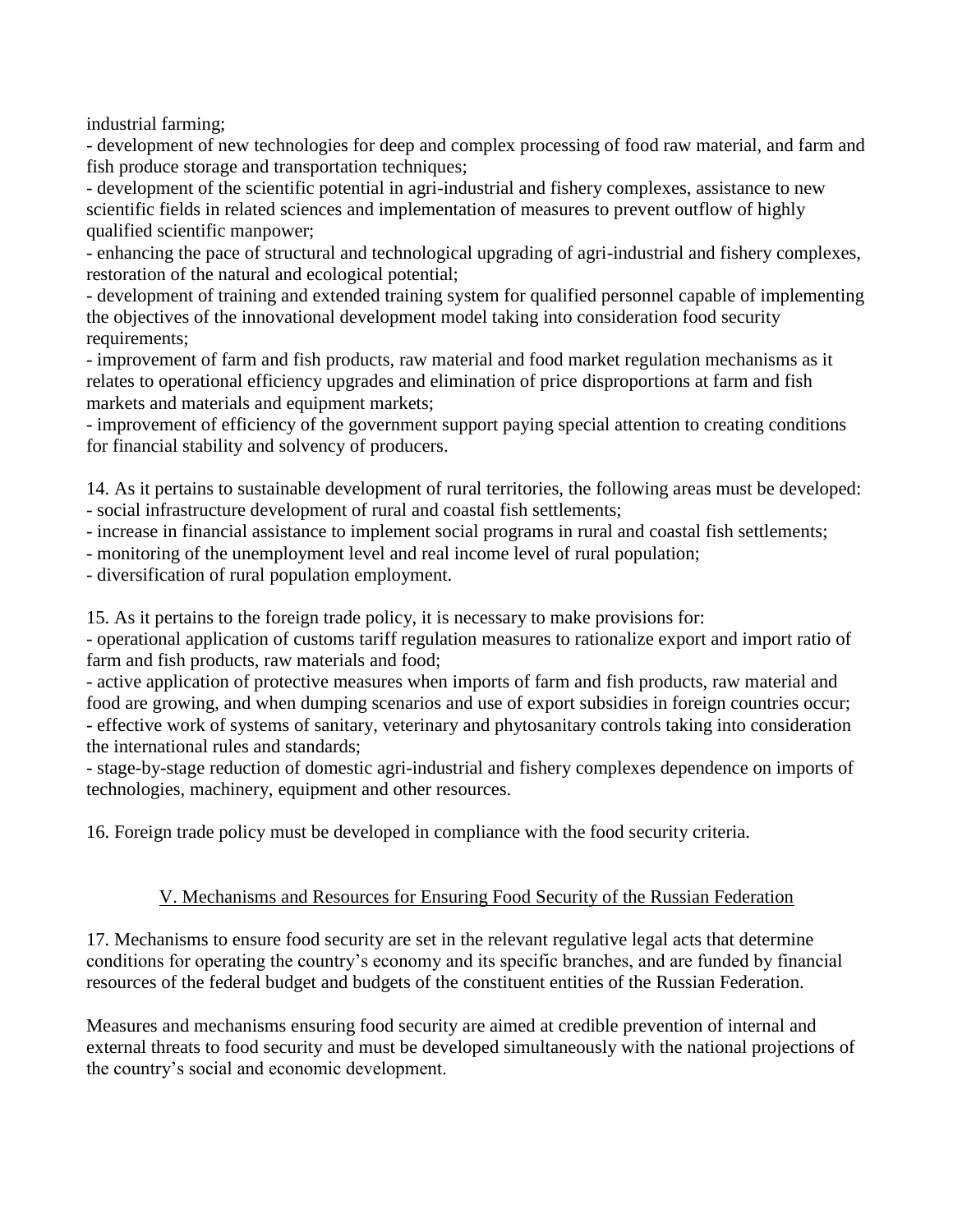The Government of the Russian Federation ensures the annual elaboration of balance-sheets of resources and the use of main types of farm and fish products, raw material and food.

18. The following decisions must be made to improve availability of foodstuffs to all of the population groups:

- development of mechanisms to render targeted assistance to population groups with income levels not sufficient to afford well-nourished diets;

- creation of the interrelated index system that ensures safety of foodstuffs including products fabricated from raw material obtained with the use of genetically engineered and modified organisms; - development of unified requirements applied by food processing plants to the systems of control, and harmonized with recommendations of the international organizations, transition of food industry to the integrated system of safety controls.

19. Formation of the healthy nutrition type will require:

- development of fundamental and applied research in biomedical safety evaluation of new sources of food and ingredients, introduction of innovational technologies including bio- and nanotechnologies, technologies for organic manufacturing of foodstuffs and raw food,

- increase of capacities to produce new enriched, dietary and functional foodstuffs;

- development of educational programs on healthy nutrition as the essential component of healthy lifestyle engaging media, creation of special training programs;

- development of social nutrition regulations and implementation of supportive measures;

- development and implementation of the set of measures aimed at reduction of consumption of spirit and other alcohol-containing products.

20. As it pertains to production and circulation of farm, fish products and food, measures must be implemented aimed at:

- optimization of inter-industrial economic relations that would facilitate extended reproduction growth rates, attraction of investments and introduction of innovations in agriculture and fisheries;

- stabilization of price situation and development of price formation mechanisms based on indicative prices for main types of products;

- improvement of loan support system in order to provide access to short-term and investment credits for the majority of producers;

- creation of environment for implementing the potential of the higher-than-anticipated economic growth zones in the constituent entities of the Russian Federation that are specialized in farm and fish industries, this factor should be taken into account when developing the future resettlement system; - facilitation of integration and cooperation in the area of production, processing and marketing of farm

and fish products, raw material and food;

- accelerated development of domestic market infrastructure;

- development and implementation of technical upgrade programs, realization of new technologies designed to increase labor productivity and cost-efficient use of resources in agriculture and fisheries, food industry;

- creation of the common food market and unified commodity distribution network under the framework of the customs union of the Eurasian Economic Community member countries;

- improvement of the national trade policy, regulation of farm and fish products, raw materials and food markets including purchases for the State needs that provide for expansion of demand for domestic products.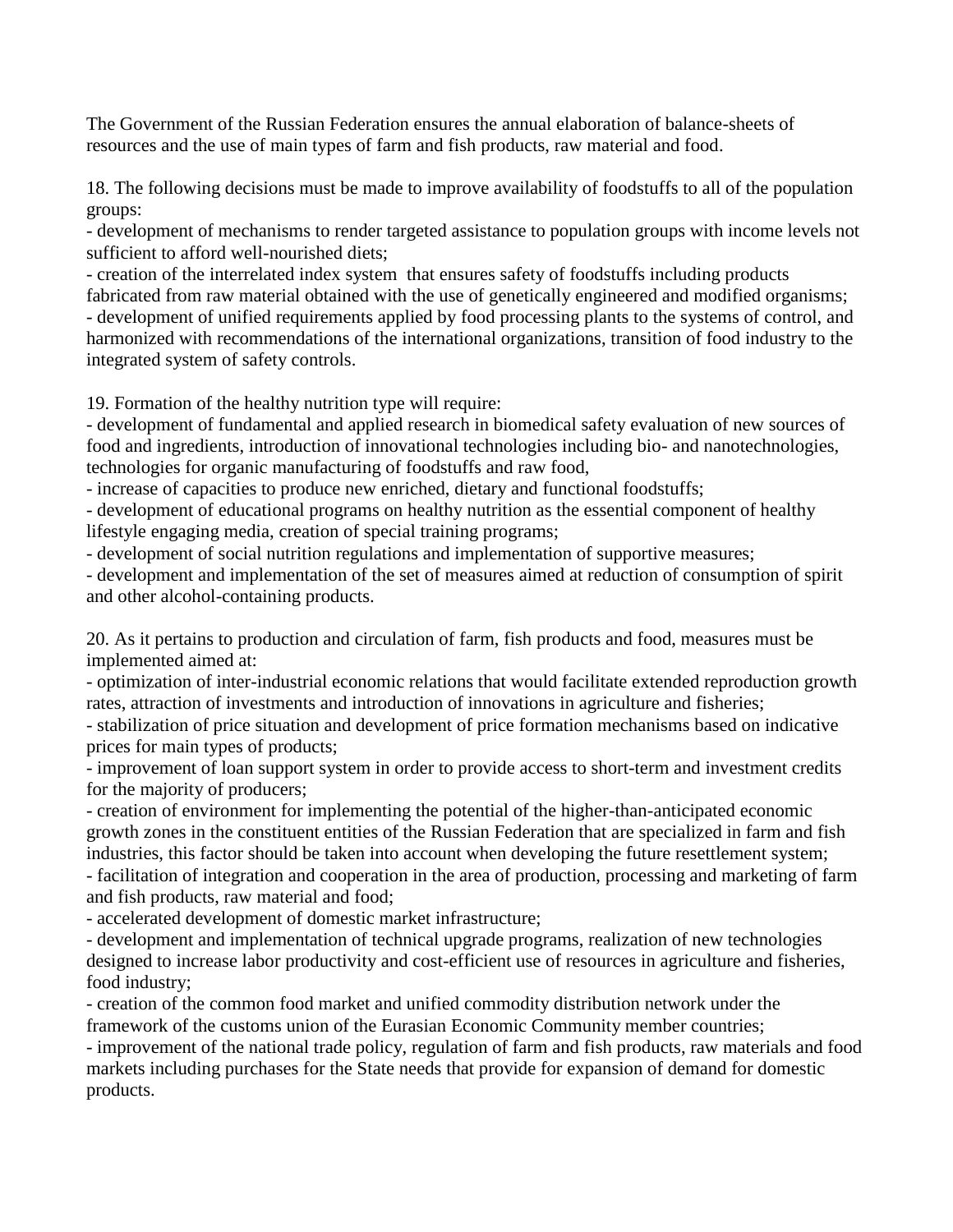21. As it pertains to food security administration and management, it is necessary to:

- improve the regulative legal framework required to operate the agri-industrial and fishery complexes on the basis of the Doctrine main directions and implementation mechanisms;

- monitor, forecast and control the food security status;

- evaluate the country's economy resistance to changes at the world food markets and natural climatic changes;

- evaluate the stability of municipal and regional food supply in areas dependant on external supply of foodstuffs;

- create the public informational resources in the area of ensuring food security.

22. The system for ensuring food security is defined in the federal laws, decrees and orders of the President of the Russian Federation, resolutions and orders of the Government of the Russian Federation, and also in the decisions of the Security Council of the Russian Federation.

23. The Government of the Russian Federation:

- carries on a common national economic policy in the area of ensuring food security;

- monitors the food security status and oversees the implementation of measures that ensure food security;

- takes measures to reach and maintain food security threshold values for main types of farm and fish products and food;

- takes measures in accordance with the established order in case of emergencies;

- coordinates activities of the government executive bodies in the area of ensuring food security.

24. Public authorities of constituent entities of the Russian Federation in conjunction with the federal authorities:

- pursue a common national economic policy in the area of ensuring food security taking into consideration regional specifics;

- develop and adopt regulative legal acts of the constituent entities of the Russian Federation regarding issues related to ensuring food security;

- create and maintain necessary stocks and food reserves in the constituent entities of the Russian Federation;

- provide for monitoring of the food security status on the territory of the constituent entities of the Russian Federation.

25. The Security Council of the Russian Federation reviews as part of the national security framework strategic issues related to ensuring food security, and drafts recommendations to the federal executive bodies and government executive bodies of the constituent entities of the Russian Federation on how to implement their responsibilities in this domain.

26. Implementation of the Doctrine's provisions will allow to ensure food security as the essential component of the national security, predict and prevent emerging threats and risks to the country's economy, improve its stability, create conditions for dynamic development of agri-industrial and fishery complexes and improvement of the population's welfare.

## END TRANSLATION